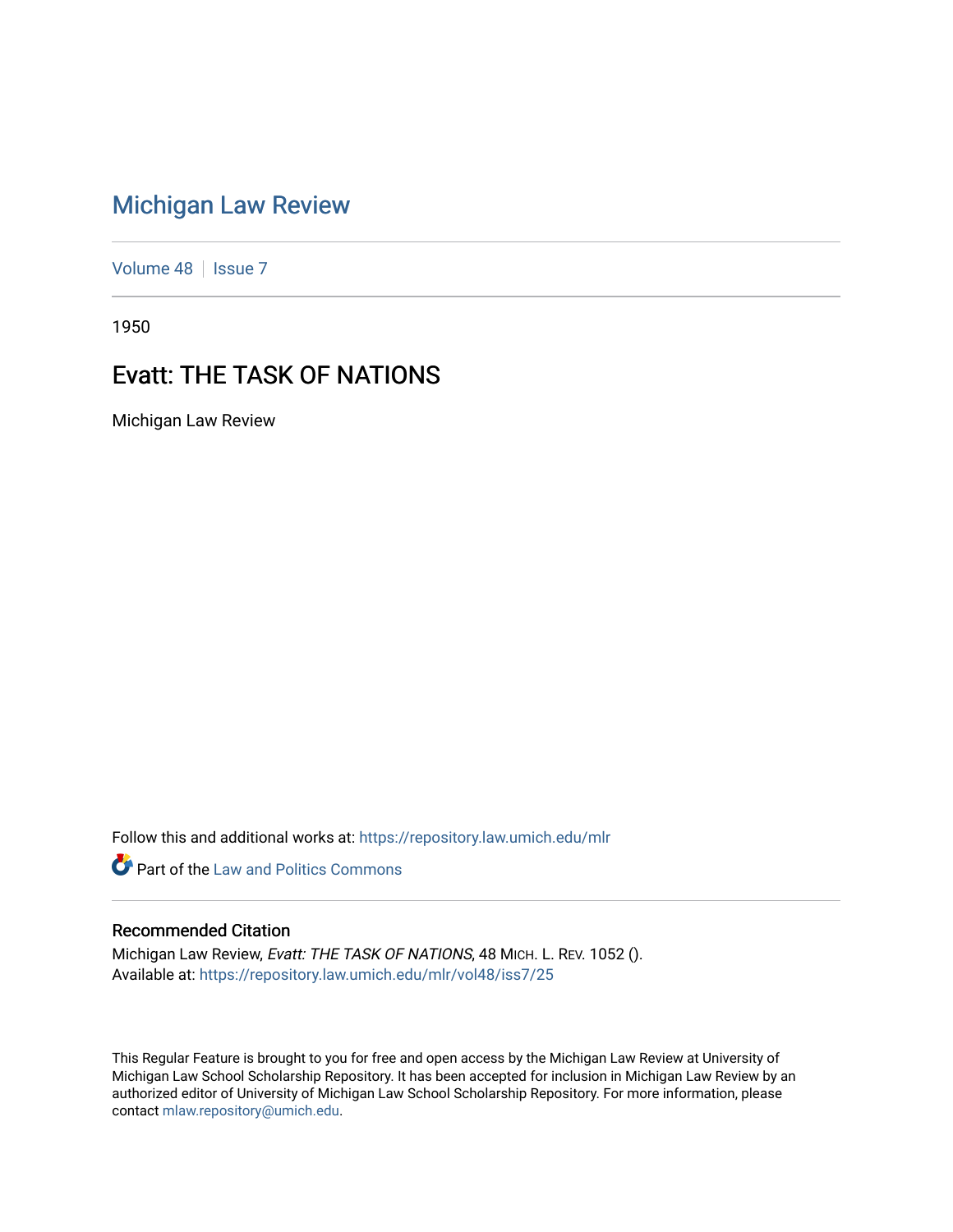THE TASK OF NATIONS. By *Herbert V. Evatt.* New York: Duell, Sloan & Pearce. 1949. Pp. 279. \$3.

Few, indeed, are so eminently qualified to describe the task of nations as Dr. Herbert V. Evatt, Australia's great statesman. From his first fiery speech at the San Francisco organizational conference Dr. Evatt has played a leading role in shaping the policies and destiny of the United Nations, having served on the Security Council, the Atomic Energy Commission, and more recently as President of the General Assembly. Before turning his attention exclusively to the problems of United Nations, Dr. Evatt served on the Federal High Court of Australia and the Commonwealth War Cabinet; at various times he acted as attorney general, minister of external affairs, and deputy prime minister of Australia.

This book supplements an earlier work entitled *The United Nations,* which was a revision of the Holmes Lectures delivered by Dr. Evatt at Harvard University